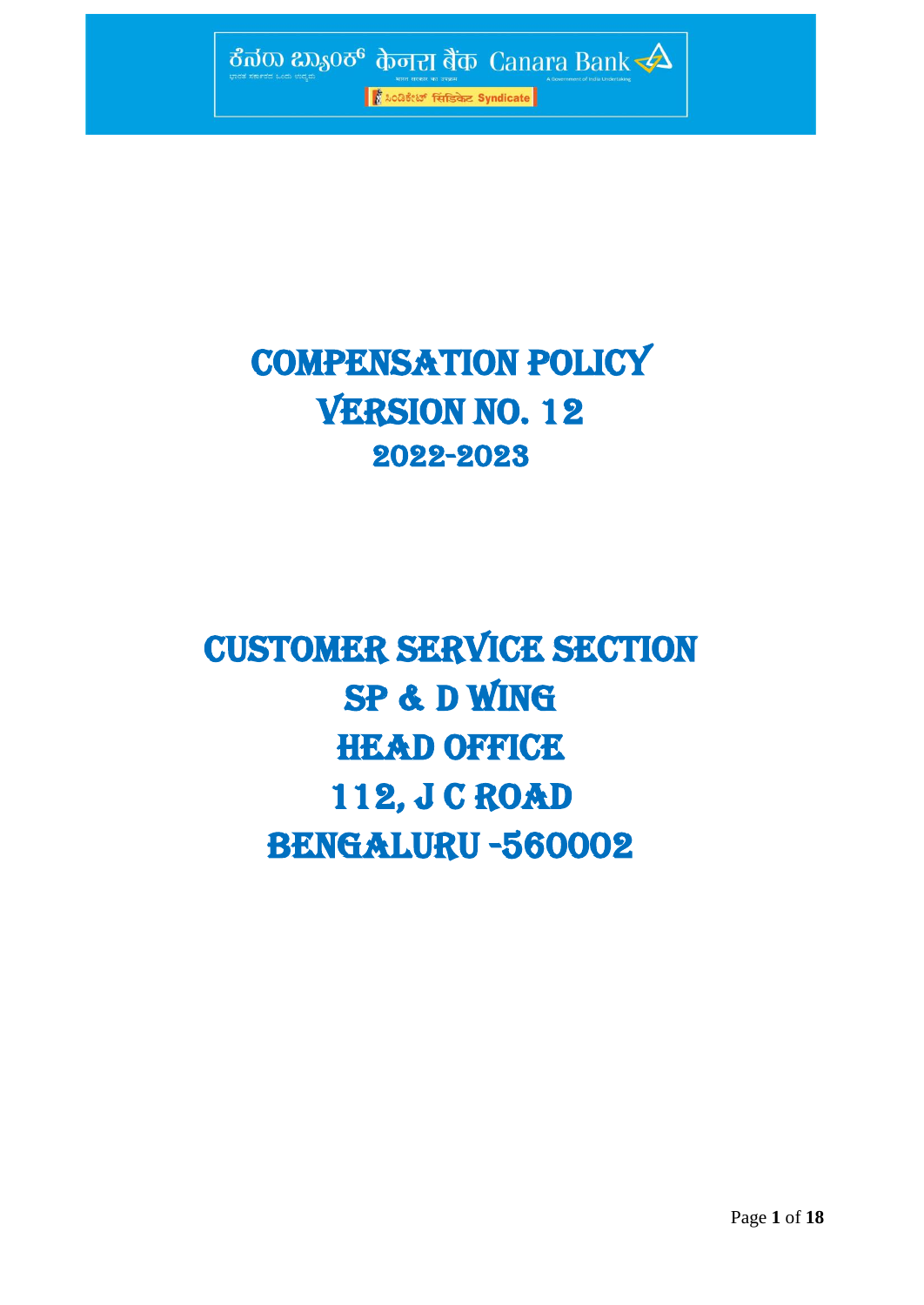ಕೆನರು  $20,600$  केनरा बैंक Canara Bank $\triangle$ 

।<br>| हैं ೩०८३९४७ सिडिकेट Syndicate |

## **COMPENSATION POLICY OF THE BANK FOR THE YEAR 2022-23**

## INDEX

| SI No.          | <b>Contents</b>                                                                                                                                     | Page no         |
|-----------------|-----------------------------------------------------------------------------------------------------------------------------------------------------|-----------------|
| A.              | <b>Objectives</b>                                                                                                                                   | 04              |
| B.              | <b>Systems &amp; Procedures</b>                                                                                                                     | 04              |
| $\mathbf{1}$    | Unauthorised / Erroneous debit arising on fraudulent or<br>other transactions                                                                       | 04              |
| $\overline{2}$  | ECS, direct debits, other debits to accounts, standing<br>instructions, NEFT, RTGS, Internet Banking, Mobile<br>Banking and IMPS / UPI transactions | 05              |
| 3               | Stipulation of compensation for delay in clearance of<br>Local Cheque etc.                                                                          | 05              |
| 4               | Stipulation of compensation for delayed credits /<br>refunds of NEFT transactions                                                                   | 06              |
| 5               | Payment of Cheque after Stop Payment Instructions                                                                                                   | 06              |
| 6               | Foreign Exchange Services                                                                                                                           | 06              |
| 7               | Remittances in India                                                                                                                                | 06              |
| 8               | Cheques / Instruments lost in transit / in clearing<br>process or at paying banks' branch                                                           | 07              |
| 9.a             | Payment of Interest for Delays in collection of bills                                                                                               | 08              |
| 9.b             | Delay in Re-presentation of technical return cheques<br>and levy of charges for such returns                                                        |                 |
| 10 <sup>°</sup> | Violation of the Code by banks agent                                                                                                                |                 |
| 11              | Transaction of "at par instruments" of Co-operative<br>banks by Commercial Banks                                                                    | 09              |
| 12              | <b>ATM</b>                                                                                                                                          | 10              |
| 13              | Issue of Duplicate Draft and Compensation for delays                                                                                                | 10              |
| 14              | Lenders liability - Commitments to Borrowers                                                                                                        | 10              |
| 15              | Delay in Payment of Pension                                                                                                                         | 10              |
| 16              | Minimum balance in Savings Bank accounts                                                                                                            | 11              |
| 17              | Compensation in case of delay in collection of cheques<br>denominated in Foreign Currency                                                           | 11              |
| 18              | <b>Wealth Management Products</b>                                                                                                                   | 12              |
| 19              | Unauthorised Electronic Transaction<br>reported<br>by<br><b>Customers</b>                                                                           | 12              |
| 20              | Force Majeure                                                                                                                                       | 12              |
| 21              | Compensation to Retail Individual Investors (RIIs) in an<br><b>IPO</b>                                                                              | 13              |
| 22              | Timeline for payment of compensation                                                                                                                | 15              |
| 23              | <b>Failed Transactions</b>                                                                                                                          | 16              |
| 24              | <b>Digital Payment Security Controls</b>                                                                                                            | $\overline{17}$ |
| 25              | Liability of banks arising from natural calamities like                                                                                             |                 |
|                 | earthquake, flood, thunderstorm, lightning etc. or due<br>to sole negligence of the customer in respect of loss of<br>contents of the locker        | 17              |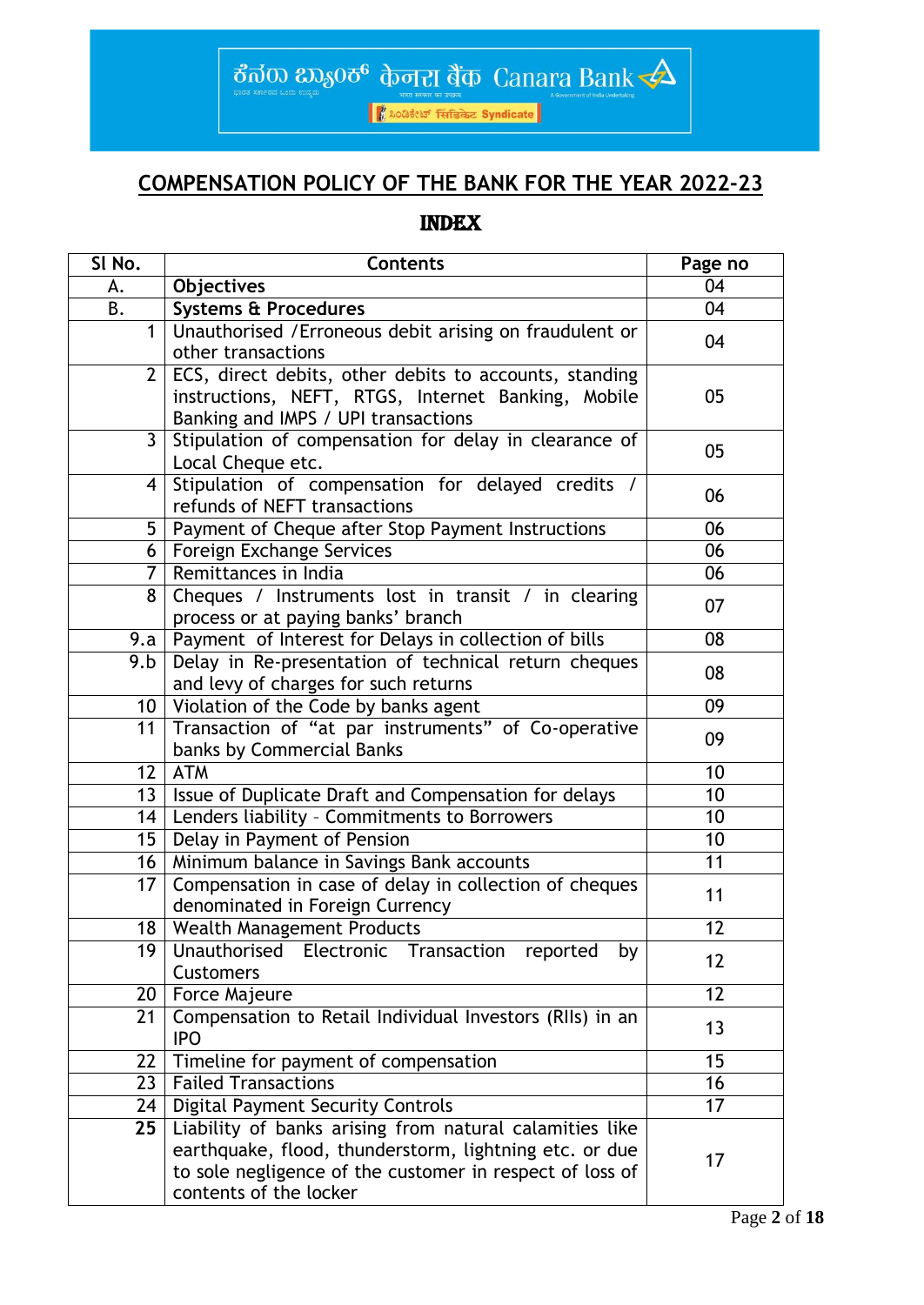# ชีพีอง  $\cos 2\theta$   $\frac{1}{2}$   $\cos \theta$   $\frac{1}{2}$   $\cos \theta$   $\frac{1}{2}$   $\cos \theta$   $\frac{1}{2}$   $\cos \theta$   $\frac{1}{2}$   $\cos \theta$   $\frac{1}{2}$   $\cos \theta$

भारत सरकार का उपक्रम<br>| हैं श्रे**ं** अपने स्टिकेट Syndicate |

|   | 26   Liability of banks arising from events like fire, theft,<br>burglary, dacoity, robbery, building collapse or in case<br>of fraud committed by the employees of the bank in<br>respect of loss of contents of the locker | 17 |
|---|------------------------------------------------------------------------------------------------------------------------------------------------------------------------------------------------------------------------------|----|
| C | <b>Customers' responsibility</b>                                                                                                                                                                                             | 18 |
| D | Amendment/ Modification of the Policy                                                                                                                                                                                        | 18 |
| E | Compliance/ Monitoring of implementation of the<br><b>Policies</b>                                                                                                                                                           | 18 |
|   | <b>Disclaimer clause</b>                                                                                                                                                                                                     | 18 |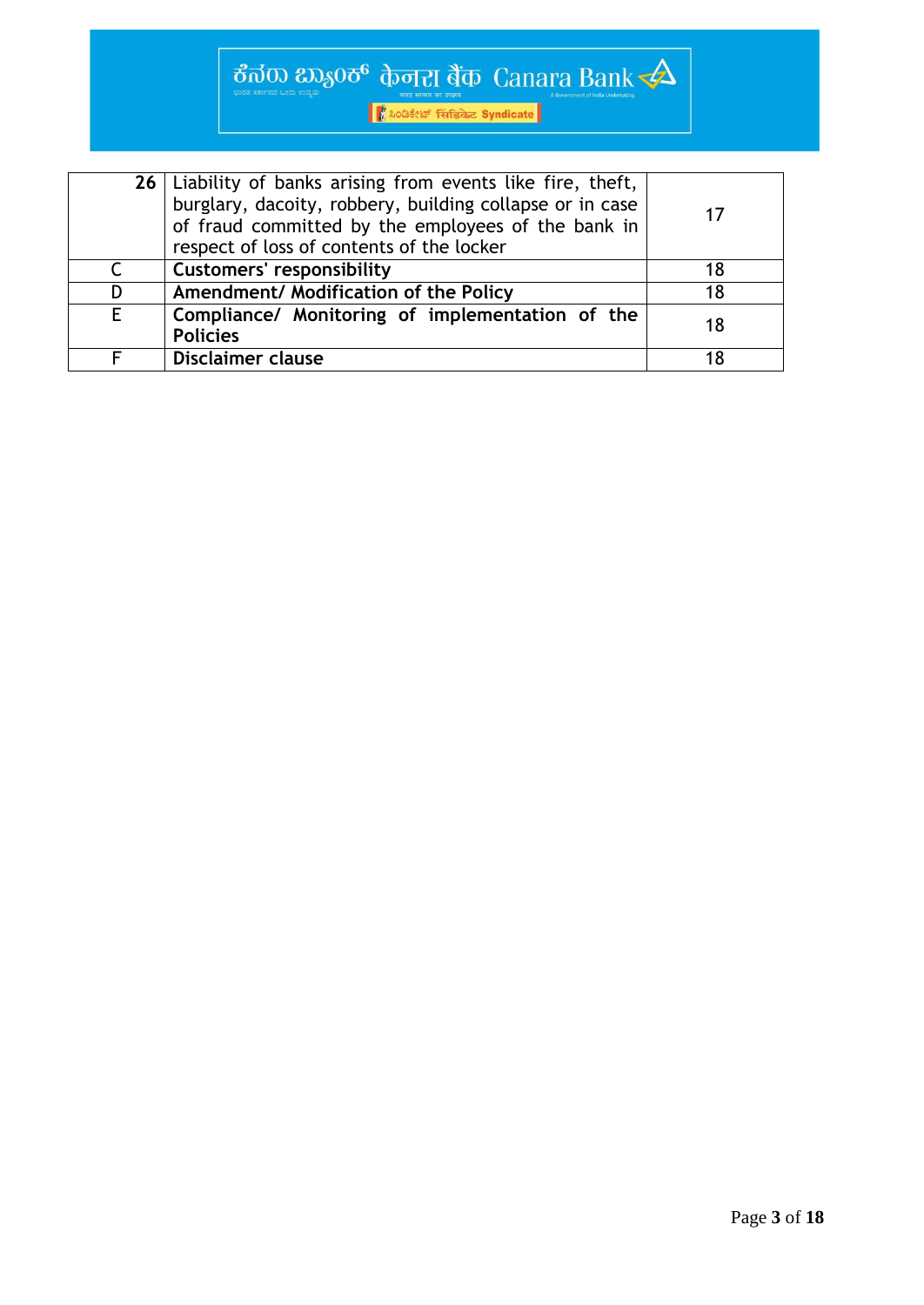<mark>।</mark> ਇಸಿಂಡಿಕೇಟ್ सिंडिकेट Syndicate

## **COMPENSATION POLICY- 2022-23**

## **A. OBJECTIVES:**

The objectives of this Policy is to provide a system whereby the bank compensates the Customer for any financial loss he/ she might incur due to deficiency in service on the part of the Bank or any act of omission or commission directly attributable to the bank.

The Policy covers compensation for financial losses which customer might incur due to deficiency in the services offered by the bank which can be measured and as such the commitments under this Policy are without prejudice to any right the bank will have in defending the position before any forum duly constituted to adjudicate banker customer disputes.

## **B. SYSTEMS & PROCEDURES:**

## **1. Unauthorized/ Erroneous Debit arising on fraudulent or other transactions: (Monitored by DBS & Recon Wing)**

- a. If the bank has raised an unauthorized/ erroneous direct debit to an account, the entry will be reversed immediately on being informed of the erroneous debit, after verifying the position. In the event the unauthorized/erroneous debit has resulted in a financial loss for the customer by way of reduction in the minimum balance applicable for payment of interest on savings bank deposit or payment of additional interest to the bank in a loan account, the bank will compensate the customer for such loss. Further, if the customer has suffered any financial loss incidental to return of a cheque or failure of direct debit instructions due to insufficiency of balance on account of the unauthorized/ erroneous debit, the bank will compensate the customer to the extent of such financial losses.
- b. In case verification of the entry reported to be erroneous by the customer does not involve a third party, the bank shall arrange to complete the process of verification within a maximum period of 7 working days from the date of reporting of erroneous debit. In case the verification involves a third party, the bank shall complete the verification process within a maximum period of one month from the date of reporting of erroneous transaction by the customer.
- c. In respect of erroneous transactions reported by customer pertaining to credit card operations, the bank shall provide explanation and, if necessary, documentary evidence to the customer within a maximum period of 60 days from the date the customer notifies the Bank regarding the erroneous debit.
- d. Erroneous transaction reported by customers in respect of credit card operations which require reference to a Merchant Establishment will be handled as per rules laid down by Card Association.
- e. (i) In cases of the Erroneous debits arising out of fraudulent transaction, in case of any fraud, if the branch is convinced that an irregularity/ fraud has been committed by staff towards any constituent, the branch should at once acknowledge its liability and pay just claim.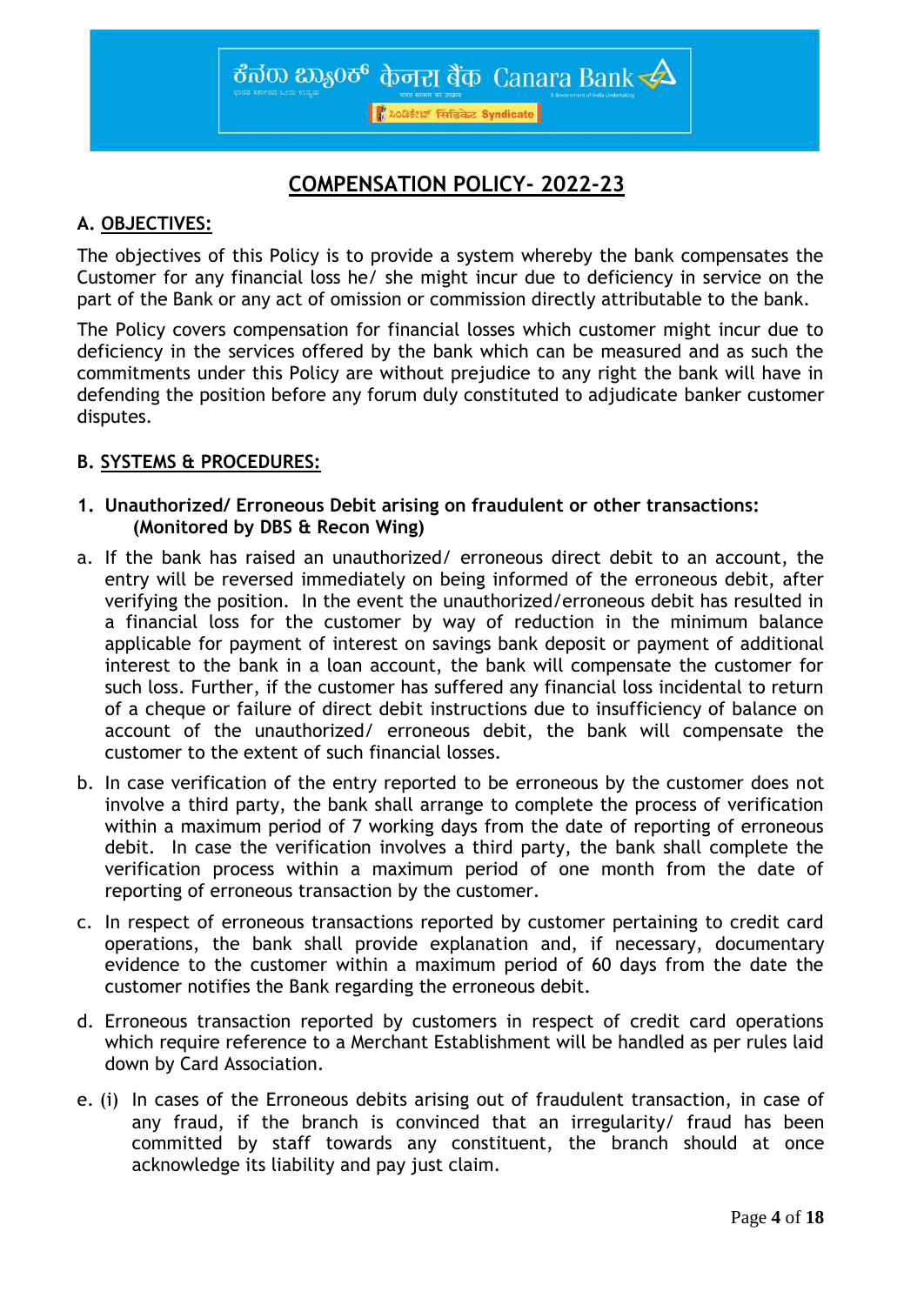<mark>। हैं श्रंट अंग्रेडिकेट Syndicate</mark>

- (ii)In case where bank is at fault, the bank should compensate Customers without demur.
- (iii) In case where neither the Bank is at fault nor the customer, but the fault lies elsewhere in the system, the Bank will help in restoring the actual amount involved. As a gesture of goodwill and to deal with the customers fairly, the Bank will compensate the customer with Rs.100/- per Rs.5000/- of the amount involved, subject to a maximum of Rs.1000/- for each instance.
- e. Compensation by way of interest payment, where necessary, shall be made without any claim from the customer.
- **2. ECS, direct debits, other debits to accounts, standing instructions, NEFT, RTGS, Internet Banking, Mobile Banking and IMPS / UPI transactions: (Monitored by DIT/TO Wing & DBS Wing)**

a) The bank will undertake to carry out direct debit/ ECS debit instructions of customers in time. In the event the bank fails to meet such commitments, customer will be compensated to the extent of any financial loss the customer would incur on account of delay in carrying out the instruction/ failure to carry out the instructions.

b) The bank would debit the customer's account with any applicable service charge as per the schedule of charges notified by the bank. In the event the bank levies any charge in violation of the arrangement, the bank will reverse the charges when pointed out by the customer subject to scrutiny of agreed terms and conditions. Any consequential financial loss to the customer will also be compensated.

c) Where it is established that the bank had issued and activated a credit card without written consent of the recipient, the bank would not only reverse the charges immediately but also pay a penalty without demur to the recipient amounting to twice the value of charges reversed.

d) The bank will undertake to pay compensation for the transactions initiated through Internet / Mobile Banking / UPI as under:

NEFT/ RTGS delay in Credit/return are compensated as per existing RBI guidelines. At present for NEFT, it is current RBI LAF Repo Rate plus two percent and current repo rate plus 2% for RTGS.

In case of failed IMPS / UPI transactions, compensation will be as per RBI guidelines on **Harmonisation of Turn Around Time (TAT)\***.

\*Compensation on failed transactions is as per clause 23 of this policy.

## **3. Stipulation of compensation for delay in clearance of Local Cheque: (Monitored by Cash Management Wing)**

Bank shall permit usage of the shadow credit afforded to the customers' account immediately after closure of relative return clearing and in any case, withdrawal shall be allowed on the same day or maximum within an hour of the commencement of business on the next working day, subject to usual safeguards. Compensation at savings bank interest rate shall be paid for the corresponding period of delay.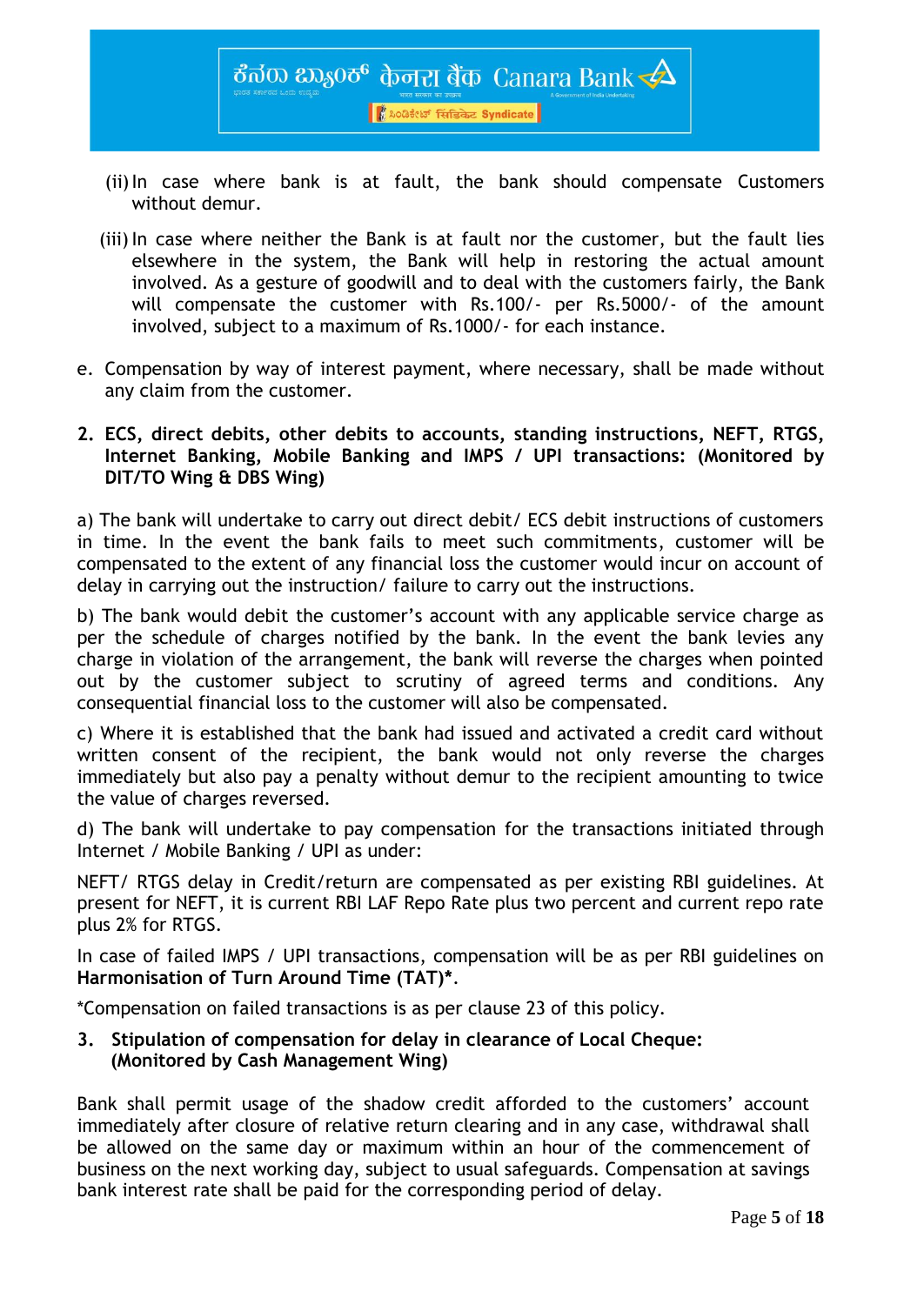<mark>।</mark> ਇੰಸಿಂಡಿಕೇಟ್ सिडिकेट Syndicate

## **4. Stipulation of compensation for delayed credit/ refunds of NEFT transactions: (Monitored by DBS Wing)**

In case of delay in crediting the beneficiary customer's account or in retuning the noncredited amount to the remitter in case of NEFT, Bank shall pay penal interest. Under the extant guidelines, bank is required to pay penal interest at the current RBI LAF Repo rate plus two percent for the period of delay/ till the date of refund as the case may be to the affected customer's suo moto, without waiting for claim from customers.

In case of delayed credits or delayed returns, the penal interest as applicable is paid suo-moto to the customer. Even in the case of back-dating or value-dating such delayed transactions, bank shall pay the penal interest for the delayed period.

## **5. Payment of Cheques after Stop Payment Instructions: (Monitored by Cash Management Wing)**

In case a cheque has been paid after stop payment instruction is acknowledged by the bank, the bank shall reverse the transaction and give value-dated credit to protect the interest of the customer. Any consequential financial loss to the customer will be compensated as provided under Para 1 above. Such debits will be reversed within 2 working days of the customer intimating the transaction to the bank.

## **6. Foreign Exchange Services: (Foreign Currency Cheques sent on collection): (Monitored by Integrated Treasury Wing)**

The Bank would not compensate the customer for delays in collection of cheques designated in foreign currencies sent to foreign countries as the bank would not be able to ensure timely credit from overseas banks. It is the bank's experience that time for collection of instruments drawn on banks in foreign countries differ from country to country and even within a country, from place to place. The time norms for return of instruments cleared provisionally also vary from country to country. Bank however, would consider upfront credit against such instrument by purchasing the cheque/ instrument, provided the conduct of the account has been satisfactory in the past. However, the bank will compensate the customer for undue delays in affording credit once proceeds are credited to the Nostro Account of the bank with its correspondent. Such compensation will be given for delays beyond one week from the date of credit to Nostro Account/ due date after taking into account normal cooling period stipulated. The compensation in such cases will be worked out as follows:

i. Interest for the delay in crediting proceeds as indicated in the collection policy of the bank. Such compensation shall be paid at the rate of interest applicable to NRE SB a/c in respect of NR - clients and domestic SB a/c in case of resident customers.

ii. Compensation for any possible loss on account of adverse movement in foreign exchange rate

## **7. Remittances in India: (Monitored by Cash Management Wing**

The compensation on account of delays in collection of instruments would be as indicated in the bank's collection policy which is reproduced below for information: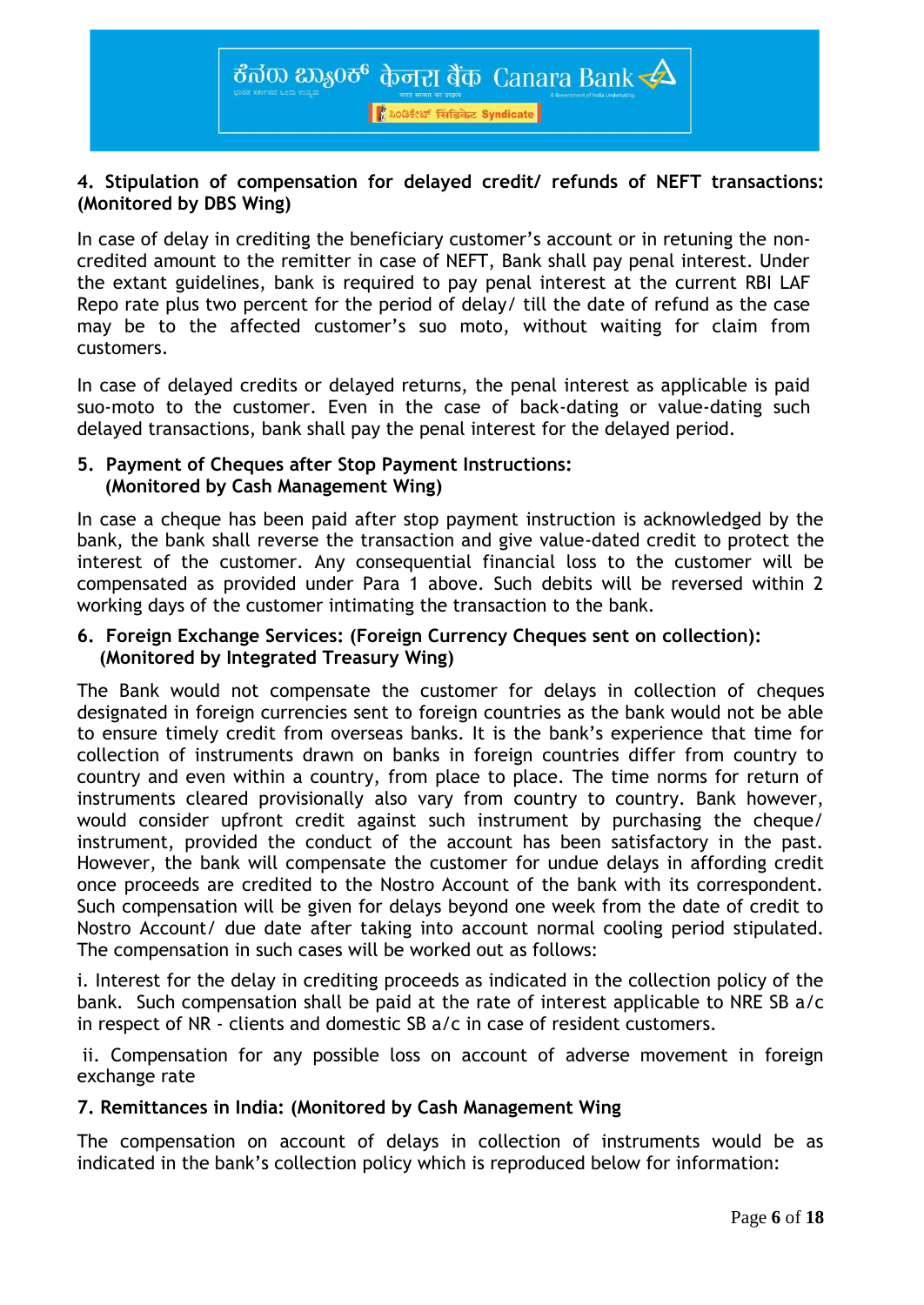<mark>।</mark> ਇੰಸಿಂಡಿಕೇಟ್ सिडिकेट Syndicate

## **"Payment of Interest for delayed Collection of Local and Outstation Cheques"**

As part of the compensation policy of the bank, the bank will pay interest to its customer on the amount of collection instruments in case there is delay in giving credit beyond the time period mentioned above. Such interest shall be paid without any demand from customers in all types of accounts. There shall be no distinction between instruments drawn on the bank's own branches or on other banks for the purpose of payment of interest on delayed collection.

Interest for delayed collection shall be paid at the following rates:

- a. In case of extraordinary delay, i.e. delays exceeding 90 days interest will be paid at the rate of 2% above the corresponding Term Deposit rate.
- b. In the event the proceeds of cheque under collection were to be credited to an overdraft/ loan account of the customer, interest will be paid at the rate applicable to the loan account. For extraordinary delays, interest will be paid at the rate of 2% above the rate applicable to the loan account.
- c. In case no rate is specified in the Cheque Collection Policy for delay in realization of local cheques, compensation at Savings Bank interest rate shall be paid for the corresponding period of delay.
- d. Time frame for collection of cheques drawn on State Capitals/ major cities/ other locations to be 7/10/14 days respectively. If there is any delay in collection beyond this period, the interest shall be the interest rate on Fixed Deposits on the corresponding maturity. The time frame for collection specified by the National Consumer Dispute Redressal Commission shall be treated as outer limit and credit shall be accorded if the process gets completed earlier.
- e. Banks shall not decline to accept Outstation cheques deposited by its customer for collection.

It may be noted that interest payment as given above would be applicable only for instruments sent for collection within India.

The Bank's Compensation Policy for financial loss suffered by the customers due to loss of instrument after it has been handed over to the bank for collection by the customer would also be as indicated in our collection policy. The same is extracted below for information:

### **8. Cheques / Instruments lost in transit/ in clearing process or at paying banks' branch: (Monitored by Cash Management Wing)**

a. In respect of cheques lost in transit or in the clearing process or at the paying Bank's branch, the bank should immediately bring the same to the notice of the account holder so that account holder can inform the drawer to record the stop payment and can also take care that other cheques issued by him are not dishonoured due to non credit of the amount of the lost cheques / instruments.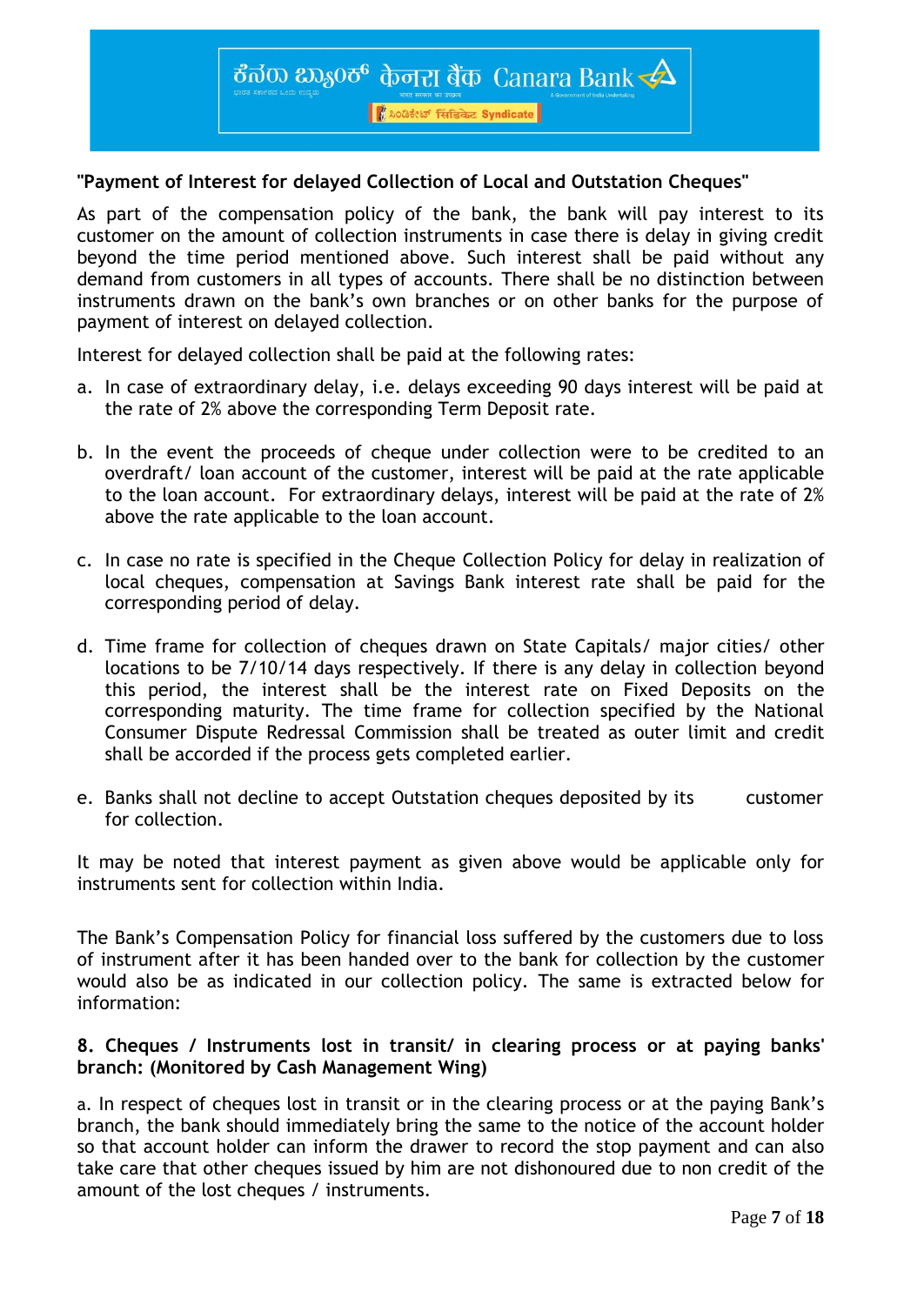<mark>।</mark> ਇੰಸಿಂಡಿಕೇಟ್ सिडिकेट Syndicate

b. In case of cheque/ instrument lost, onus of such loss lies with the collecting Banker and not the account holder.

c**.** The bank would also compensate the customer for any reasonable charges he / she incurs in getting duplicate cheque/ instruments upon production of receipt in the event the instrument is to be obtained from a bank/ institution who would charge fee for issue of duplicate instrument and also reasonable charges incurred for stopping payment of the cheque. The Bank shall reimburse the account holder related expenses for obtaining duplicate instruments and also interest at SB rate for reasonable delays occurred in obtaining the same.

d. In case intimation regarding loss of instrument is conveyed to the customer beyond the time limit stipulated for collection (7/10/14 days as the case may be) interest will be paid for the period exceeding the stipulated collection period at the rates mentioned above in para 7, point a to d.

e. In addition, the Bank will pay interest on the amount of the cheque for a further period of 15 days at Savings Bank rate to provide for likely further delay in obtaining duplicate cheque/ instrument and collection thereof.

f. If the cheque/ instrument has been lost at the paying Bank's Branch, the collecting Banker shall have a right to recover the amount reimbursed to the customer for the loss of the cheque/ instrument from the paying Banker**.** 

## **9. a. Payment of Interest for Delays in collection of bills: (Monitored by Cash Management Wing)**

The lodger's bank shall pay interest to the lodger for the delayed period in respect of collection of bills at the rate of 2% p.a. above the rate of interest payable on balances of Savings Bank accounts. The delayed period shall be reckoned after making allowance for normal transit period based upon a time frame of 2 days each for (i) Dispatch of bills; (ii) Presentation of bills of drawees (iii) Remittance of proceeds to the lodger's bank (iv) Crediting the proceeds to drawer's account.

To the extent the delay is attributing to the drawee's bank, the lodger's bank may recover interest for such delay from that bank.

## **9. b. Delay in Re-presentation of Technical return Cheques and Levy of Charges for such Returns: (Monitored by Cash Management Wing)**

Bank shall levy cheque return charges only in cases where the customer is at fault and is responsible for such returns. Where the customers are not at fault the cheques need to be re-presented without any recourse to the payee, such representation should be made in the immediate next presentation clearing not later than 24 hours (excluding holidays) with due notification to the customers of such representation through SMS alert, email etc.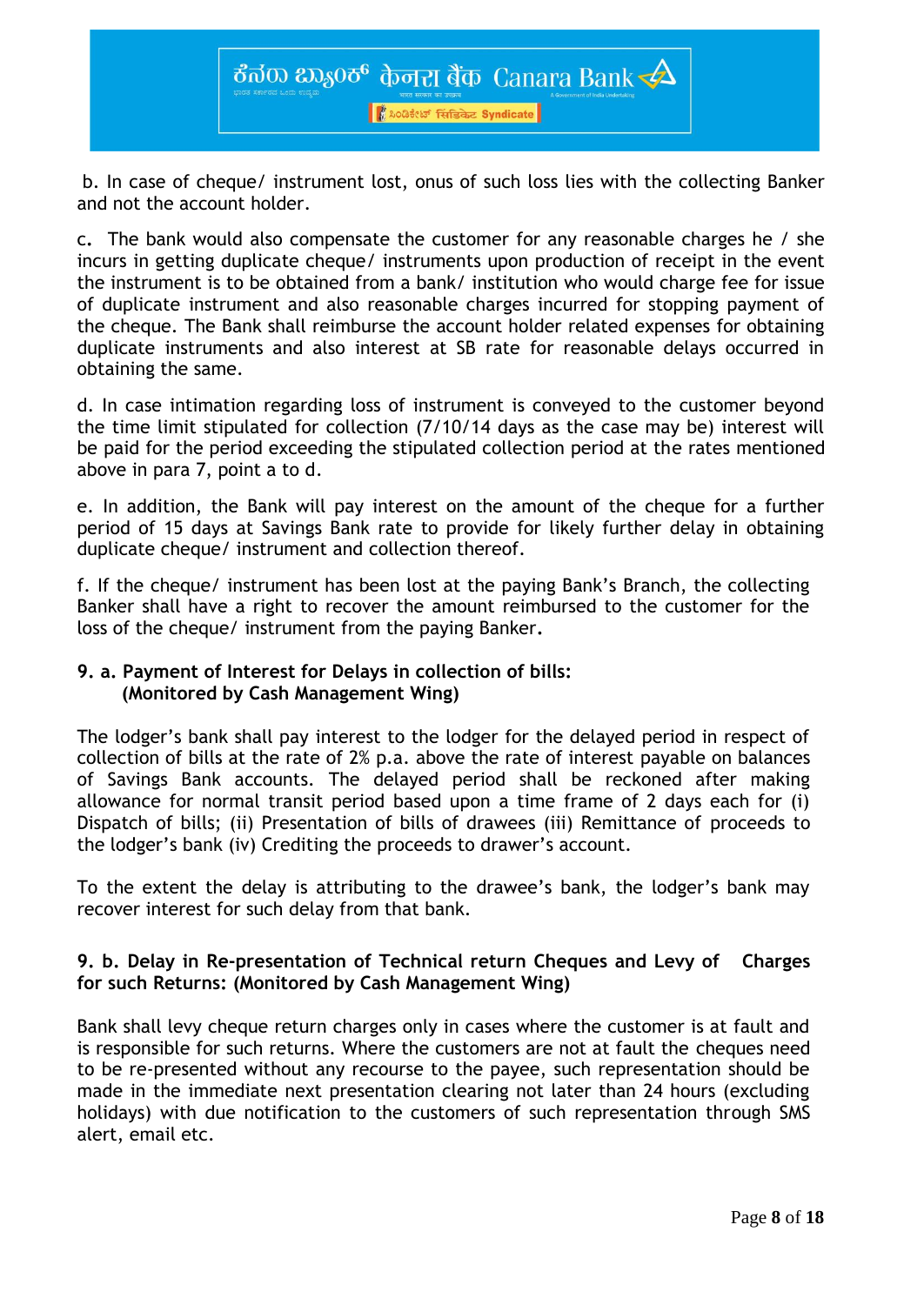<mark>।</mark> ਇੰਪਰਸ਼ੇਖ ਵਿੱਚਿਆ ਕਿ Syndicate

Illustrative list of objections where customers are not at fault:

| Code No         | <b>Reason for Return</b>                                                 |  |  |
|-----------------|--------------------------------------------------------------------------|--|--|
| 11              | Drawer's signature / authority to operate account not received           |  |  |
| $\overline{31}$ | Instrument mutilated; requires bank's guarantee                          |  |  |
| $\overline{33}$ | Encoding / listing error                                                 |  |  |
| 34              | Clearing house stamp / date required                                     |  |  |
| 35              | Wrongly delivered / not drawn on us                                      |  |  |
| 36              | Present in proper zone                                                   |  |  |
| 37              | Instrument contains extraneous matter                                    |  |  |
| $\overline{52}$ | Title of account required / Title of account wrong / incomplete          |  |  |
| 60              | Crossed to two banks                                                     |  |  |
| 61              | Crossing / clearing stamp not cancelled                                  |  |  |
| 62              | Instrument specially crossed to                                          |  |  |
| 64              | Payee's endorsement required / irregular / requires collecting Bank's    |  |  |
|                 | confirmation                                                             |  |  |
| 65              | Endorsement by mark / thumb impression requires attestation by           |  |  |
|                 | Drawer / Magistrate with seal                                            |  |  |
| 70              | Advice not received / Amount / Name differs on advice                    |  |  |
| 71              | Drawee bank's fund with sponsor bank insufficient                        |  |  |
| 72              | Payee's separate discharge to bank required                              |  |  |
| 73              | Not payable till 1st Proximo                                             |  |  |
| 74              | Pay Order / cheque requires counter signature                            |  |  |
| 80              | Bank's certificate ambiguous / incomplete / required                     |  |  |
| 81              | Draft lost by issuing office, confirmation required from issuing office. |  |  |
| 82              | 'Payee's a/c Credited' - Stamp required                                  |  |  |
| 84              | Other reasons:                                                           |  |  |

## **10. Violation of the Code by Banks Agent: (Monitored by SP & D Wing)**

In the event of receipt of any complaint from the customer that the bank's representative/ courier or DSA has engaged in any improper conduct or acted in violation of the Code of Bank's Commitment to Customers which the bank has adopted voluntarily, bank shall take appropriate steps to investigate and to handle the complaint and to compensate the customer within 7 days from the date of receipt of the complaint for financial losses, if any.

### **11. Transaction of "at par instruments" of Co-operative Banks by Commercial Banks: (Monitored by GA Wing)**

The RBI has expressed concern over the lack of transparency in the arrangement for payment of "at par" instruments of co-operative banks by commercial banks resulting in dishonour of such instruments when the remitter has already paid for the instruments. In this connection it is clarified that the bank will not honour cheques drawn on current accounts maintained by other banks with it unless arrangements are made for funding cheques issued. Issuing bank should be responsible to compensate the cheque holder for non payment/ delayed payment of cheques in the absence of adequate funding arrangement.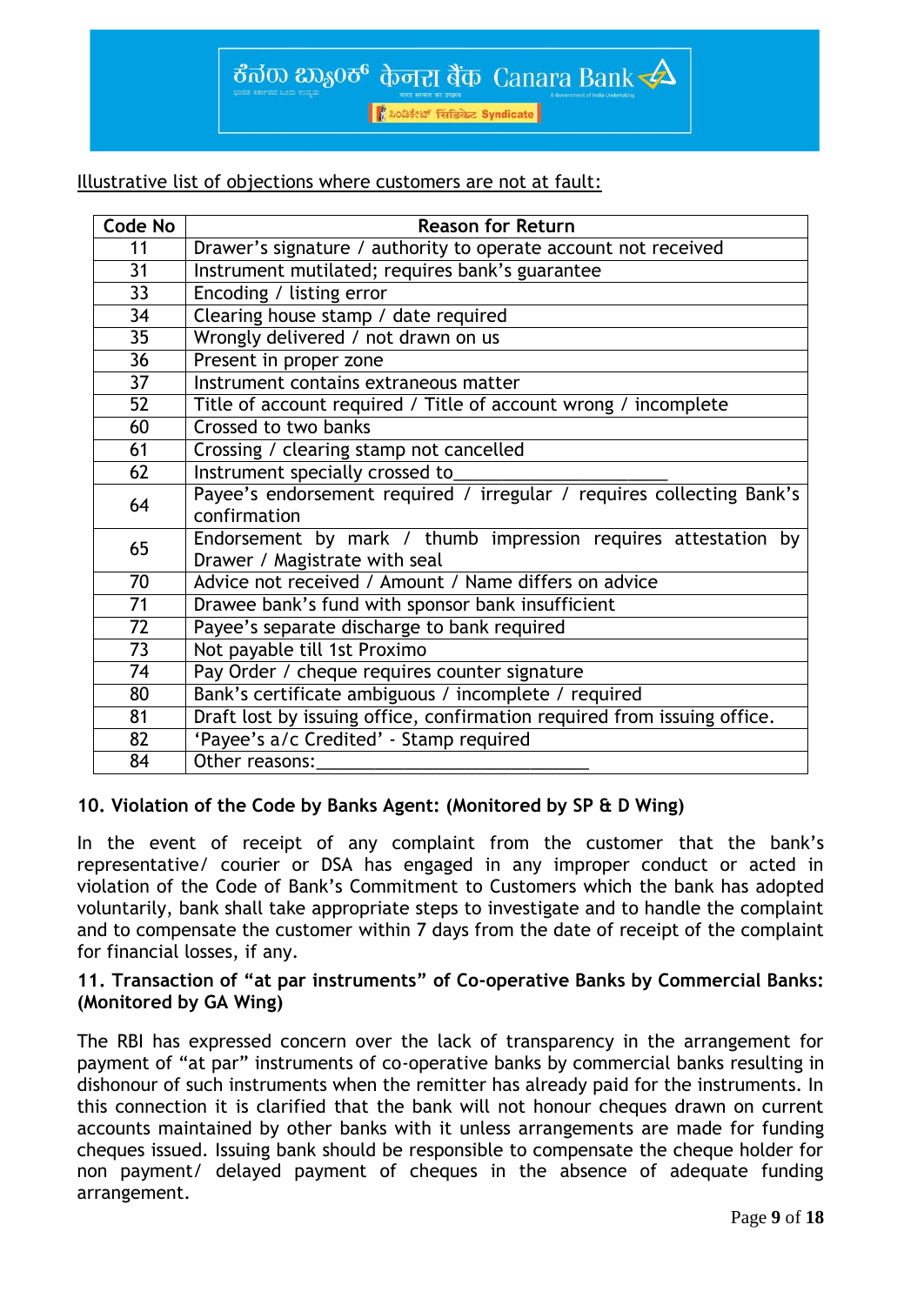## | हैं 2003 हैं सिडिकेट Syndicate

## **12. ATM: (Monitored by Recon Wing)**

It is mandatory for bank to reimburse the customer the amount wrongfully debited on account of failed ATM within a maximum period of T+5 days from the receipt of the complaint. For any failure to re-credit the customer's account beyond T+5 days from the date of receipt of the complaint, bank shall pay compensation of Rs 100/- per day SUO MOTO to the aggrieved customer. This compensation shall be credited to the customer's account automatically without any claim from the customer, on the same day when bank affords the credit for the failed ATM transactions.

Any customer is entitled to receive such compensation for delay, only if a claim is lodged with the issuing bank within 30 days of the date of the transaction.

(a) ATM free transaction: The number of free transactions permitted per month at other bank ATMs to Savings Bank account holders shall be **inclusive** of all type of transactions, financial or non-financial.

(b) ATM failed transaction: All disputes regarding ATM failed transactions shall be settled by the issuing bank and the acquiring bank through the ATM System Provider **only**. No bilateral settlement arrangement outside the dispute resolution mechanism available with the system provider is permissible.

## **13. Issue of Duplicate Draft and Compensation for delays: (Monitored by CMS Wing)**

Duplicate draft will be issued within a fortnight from the receipt of such request from the purchaser thereof. For delay beyond the above stipulated period, interest at the rate applicable for Fixed Deposit for corresponding period will be paid as compensation to the customer for such delay. The period of fortnight prescribed would be applicable only in cases where the request for duplicate demand draft is made by the purchaser or beneficiary and would not be applicable in case of third party endorsements.

## **14. Lenders liability; Commitment to Borrowers: (Monitored by SP & D Wing)**

The bank has adopted the principles of lenders liability. In terms of the guidelines for lenders liability and the Code of Bank's Commitment to customers adopted by the Bank, the Bank would return to the borrowers all the securities/ documents/ title deeds to mortgaged property within 15 days of repayment of all dues agreed to or contracted. The bank will compensate the borrower for monetary loss suffered, if any due to delay in return of the same. In the event of loss of title deeds to mortgage property at the hands of the banks, the compensation will cover out of pocket expenses for obtaining duplicate documents plus a lump sum amount as decided by the Bank.

## **15. Delay in Payment of Pension: (Monitored by GA Wing, HO)**

In view of the delay in revision of pension and payment of arrears to pensioners including non State resident pensioners, the Bank shall compensate the pensioners' for the delayed period beyond the due date at 8% penal interest (as per RBI instructions dated 13.04.2012). Further the compensation shall be credited to the pensioners' accounts automatically without any claim from the pensioners on the same day when the bank affords credit for revised pension/ arrears in respect of all delayed pension payments made since October 2008.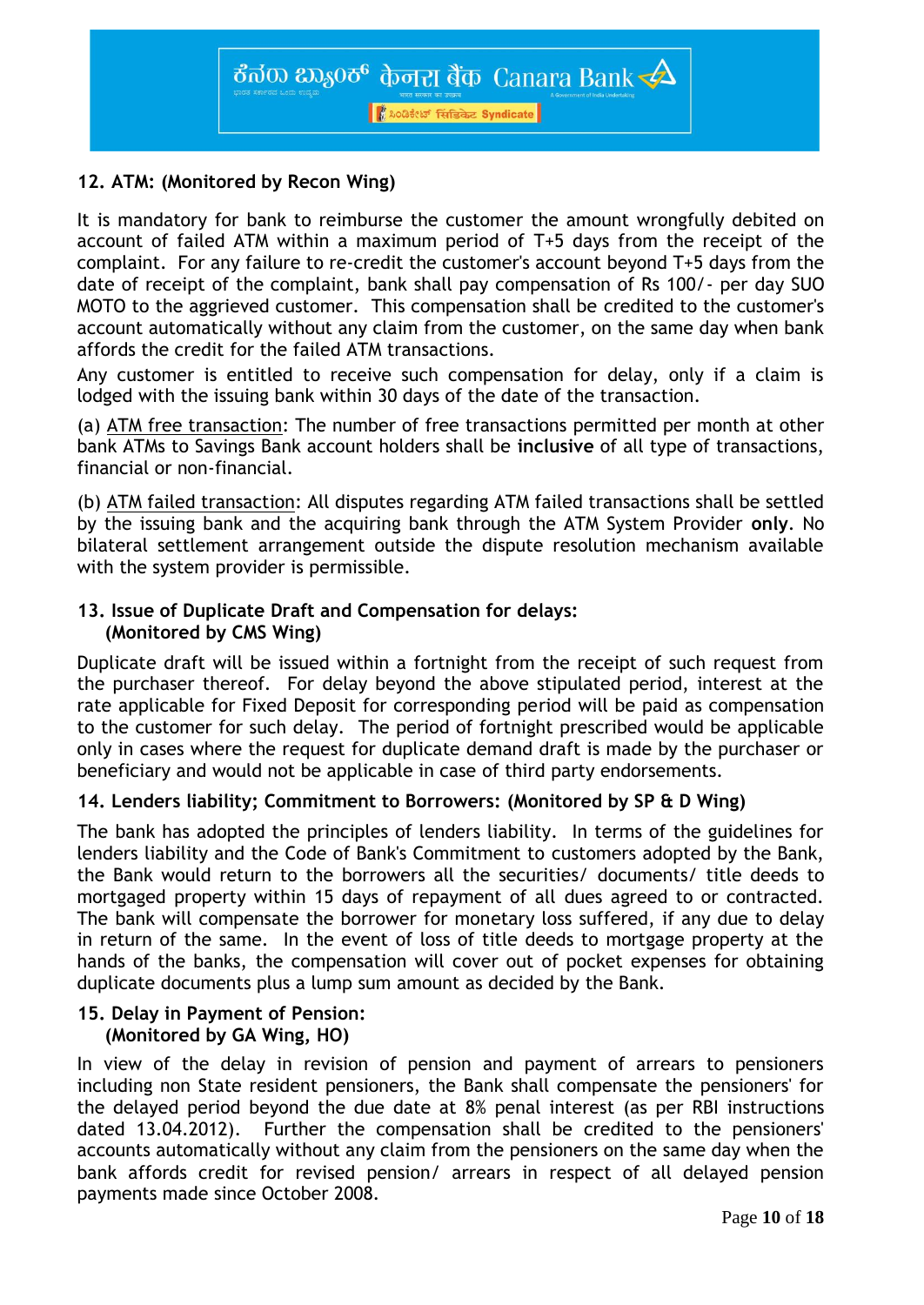<mark>।</mark> <u>∦</u> ಸಿಂಡಿಕೇಟ್ सिंडिकेट Syndicate

### **16. Minimum balance in savings bank accounts: (Monitored by SP & D Wing)**

At the time of opening the accounts, bank shall inform the customers in a transparent manner, the requirement of maintaining minimum balance and levying of charges, etc, if the minimum balance is not maintained. Any charge levied subsequently shall be transparently made known to all depositors in advance with one month's notice. The Bank shall inform, at least one month in advance, the existing account holders of any charges in the prescribed minimum balance and charges that may be levied if the prescribed minimum balance is not maintained. With effect from 16.05.2014, bank shall not permit to levy penal charges for non-maintenance of minimum balances in any inoperative account**.** 

#### **17. Compensation in case of delay in collection of cheques denominated in Foreign Currency: (Monitored by Integrated Treasury Wing)**

(a). The time limit for payment of inward remittances exceeding USD 10,000 or its equivalent is two working days from the date of receipt of credit advice/ Nostro statement.

For inward remittances up to USD 10000 or equivalent in other foreign currencies, payment is to be executed immediately on receipt of credit advice/ pass sheet credit.

In case of delay, the Bank shall also pay the beneficiary interest @ 2% over its Savings Bank rate. The bank shall also pay compensation for adverse movement of exchange rate, if any. Saturday will not be treated as a working day.

However, in cases of inward remittance exceeding USD 10000 or equivalent, if intimation is sent to the beneficiary within 2 working days from the date of receipt of credit advice/nostro statement no compensation is payable.

If the FITT voucher in Foreign Currency & the amount of inward remittance is not credited to the beneficiary's account within the time limit stipulated as above, compensation is payable to the beneficiary of the inward remittance as under:

(i) By way of interest at 2% over the applicable Saving Bank rate provided the payment order is authenticated and contains full details of the beneficiary.

(ii) If the FOREX Rate moves adversely i.e. if TT Buying Rate prevailing at 12 Noon on the day on which the amount is due for credit is higher than TT Buying Rate prevailing at 12 Noon on the day of actual payment, the difference between these two rates is payable to the beneficiary of the inward remittance.

(iii) The compensation is also payable by way of payment of interest though the inward remittance denominated in Indian Rupees is not paid to the beneficiary as per the above provisions.

(iv) Customers would be compensated for delay in crediting the proceeds of foreign currency instruments payable abroad/ in India and sent on collection basis.

(v) Such compensation would be paid at the rate of interest applicable to NRE SB accounts in respect of NRI-clients and domestic SB account in the case of residentcustomers, for the delays beyond prescribed period for various transactions which are as under: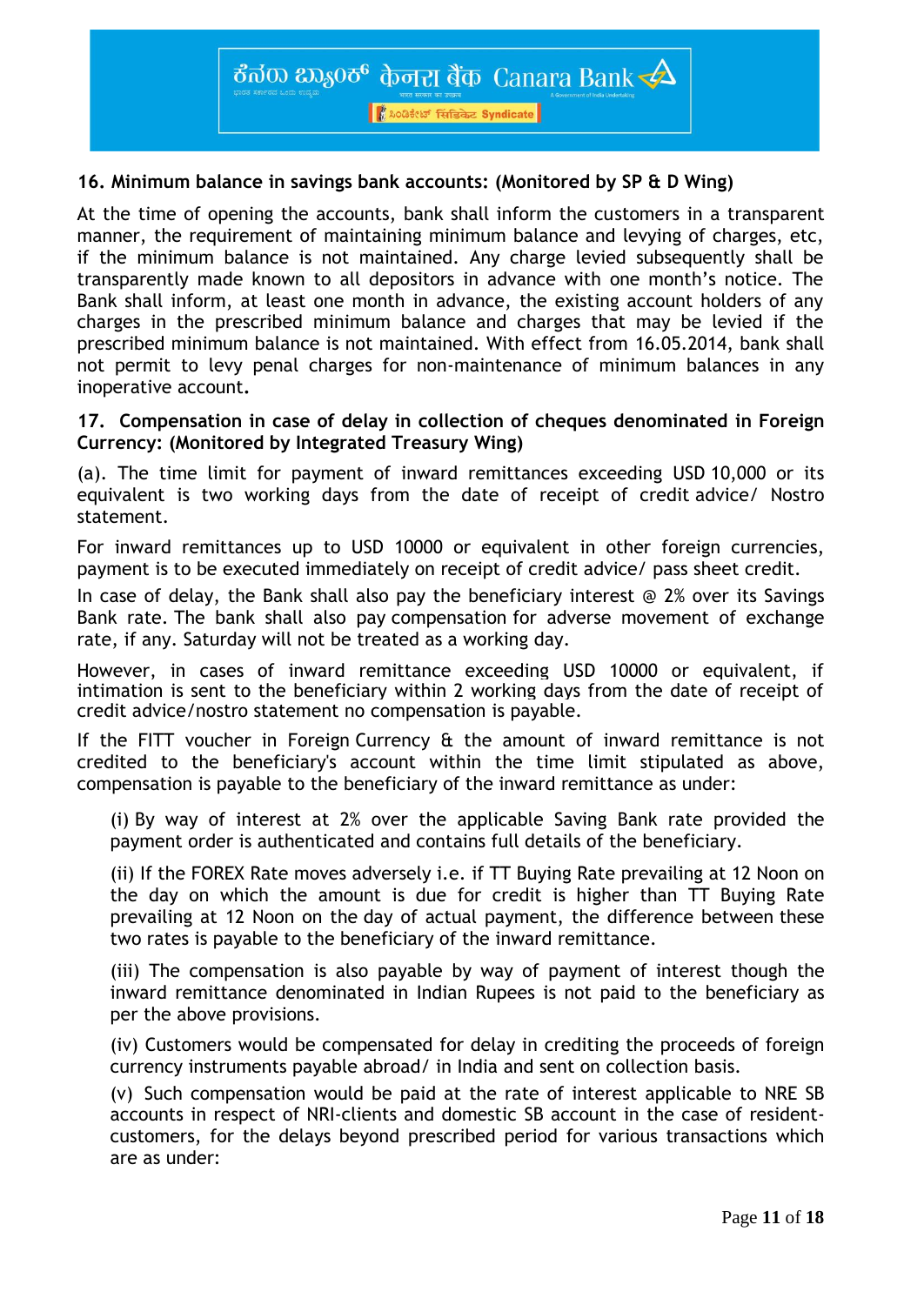<mark>। हैं श्रंट अंग्रेडिकेट Syndicate</mark>

a. Personal cheques/ drafts payable in the country of currency – if proceeds are not credited within 21 days (Cash letter with recourse)/ 31 days (Collection without recourse).

b. Personal cheques/ drafts payable in the country other than in the currency of the country – If proceeds are not credited within 45 days (Cash letter with recourse)/ 51 days (Collection without recourse).

## **Compensation will not be payable in the following cases:**

a) Whenever branches receive inward remittances executed by CPC-FT on the basis of pass sheet credit, without receipt of payment order. Such remittances do not qualify for the compensation.

b) Payment of compensation is not applicable in respect of inward remittances received towards opening of foreign currency deposits like FCNR/RFC, etc., since such deposits are opened with effect from the date of credit into bank's nostro account.

c) Compensation is not payable on inward remittances received in favour of beneficiary maintaining accounts with other banks and the proceeds of the remittances are paid to other banks in the same currency of the remittance for investment in FCNR/RFC/EEFC etc.

## **18. Wealth Management Products: (Monitored by Marketing & Government Relations Wing)**

Bank is a corporate Agent and distributor of Insurance and Mutual Fund products respectively. For any deficiencies in services bank will assist customers to raise their grievances with the tie-up partners.

For any deficiencies in services at bank level raised by customer, the issue will be examined by the bank and if the lapse on the part of the bank is confirmed (mis-selling) customer will be compensated as per the provisions of this policy.

## **19. Unauthorised Electronic Transactions reported by Customers**

As per the Circular no. DBR.No.Leg.BC.78/09.07.005/2017-18 dated July 6, 2017 issued by the Reserve Bank of India; all Banks are required to formulate a Board Approved Customer Protection Policy for unauthorised electronic Banking transactions reported by customers.

The policy is inter alia, required to cover in detail, the liability of customers in different scenarios depending on whether compromise was at the Bank's end, customer's end or elsewhere in the system.

For all such transactions, the Bank would be governed by their Board Approved Customer Protection Policy or any other equivalent policy.

## **20. Force Majeure**

The Bank shall not be liable to compensate customers for delayed credit if some unforeseen event including but not limited to civil commotion, sabotage, lockout, strike or other labor disturbances, accident, fires, natural disasters or other "Acts of God", war, damage to the bank's facilities or of its correspondent bank(s), absence of the usual means of communication or all types of transportation, etc beyond the control of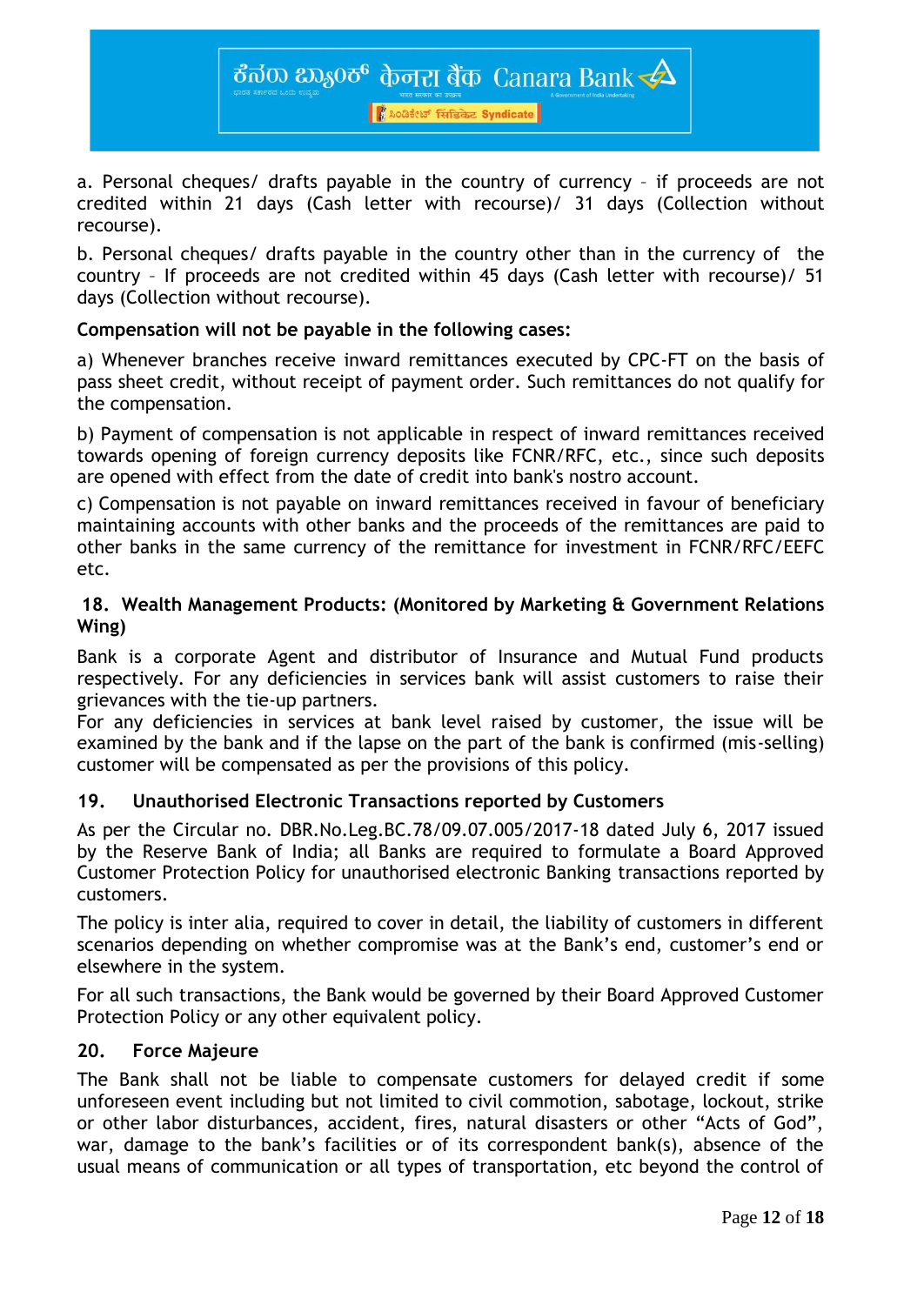

the bank prevents it from performing its obligations within the specified service delivery parameters.

## **21. Compensation to Retail Individual Investors (RIIs) in an IPO (Monitored by SP & D Wing)**

SEBI, vide their circular no: SEBI/HO/CFD/DIL2/CIR/P2018/22 dated 15.02.2018 has issued a circular on compensation to (RIIs) in an IPO: As per Circular:

- 1. While the process of Applications Supported by Block Amount (ASBA) has resulted in almost complete elimination of complaints pertaining to refunds, there have been instances where the applicants in an Initial Public Offering have failed to get allotment of specified securities and in the process may have suffered an opportunity loss due to the following factors:
	- a) Failure on part of the Self Certified Syndicate Banks (SCSBs) to make bids in the concerned Exchange system even after the amount has been blocked in the investors' bank account with such SCSB.
	- b) Failure on part of the SCSB to process the ASBA applications even when they have been submitted within time.
	- c) Any other failures on part of an SCSB which has resulted in the rejection of the application form.
- 2. Being Self Certified Syndicate Bank, our Bank adopted the policy for payment of compensation to Retail Individual Investors as per SEBI guidelines. For calculation of minimum compensation payable to investors in scenarios mentioned above in Para 1. a), b) and c), the following factors have been taken into account:
	- a) The opportunity loss suffered by the investor due to non-allotment of shares;
	- b) The number of times the issue was oversubscribed in the relevant category;
	- c) The probability of allotment; and
	- d) The listing gains if any on the day of listing.
- 3. The formula for calculation of minimum fair compensation is as follows:

| Compensation = | (Listing price* -<br><b>Issue Price)</b> | Λ | No. of shares that<br>would have been<br>allotted if bid was<br>successful | $\lambda$ | Probability of<br>allotment of<br>shares<br>determined on<br>the basis of<br>allotment |
|----------------|------------------------------------------|---|----------------------------------------------------------------------------|-----------|----------------------------------------------------------------------------------------|
|----------------|------------------------------------------|---|----------------------------------------------------------------------------|-----------|----------------------------------------------------------------------------------------|

*\*Listing price shall be taken as the highest of the opening prices on the day of listing across the recognized stock Exchanges.*

The formula has been explained with the help of an example as per Reference Chart given below.

4. In the case of issues which are subscribed between 90-100%, i.e. non oversubscribed issues, the applicants would be compensated for all the shares which they would have been allotted.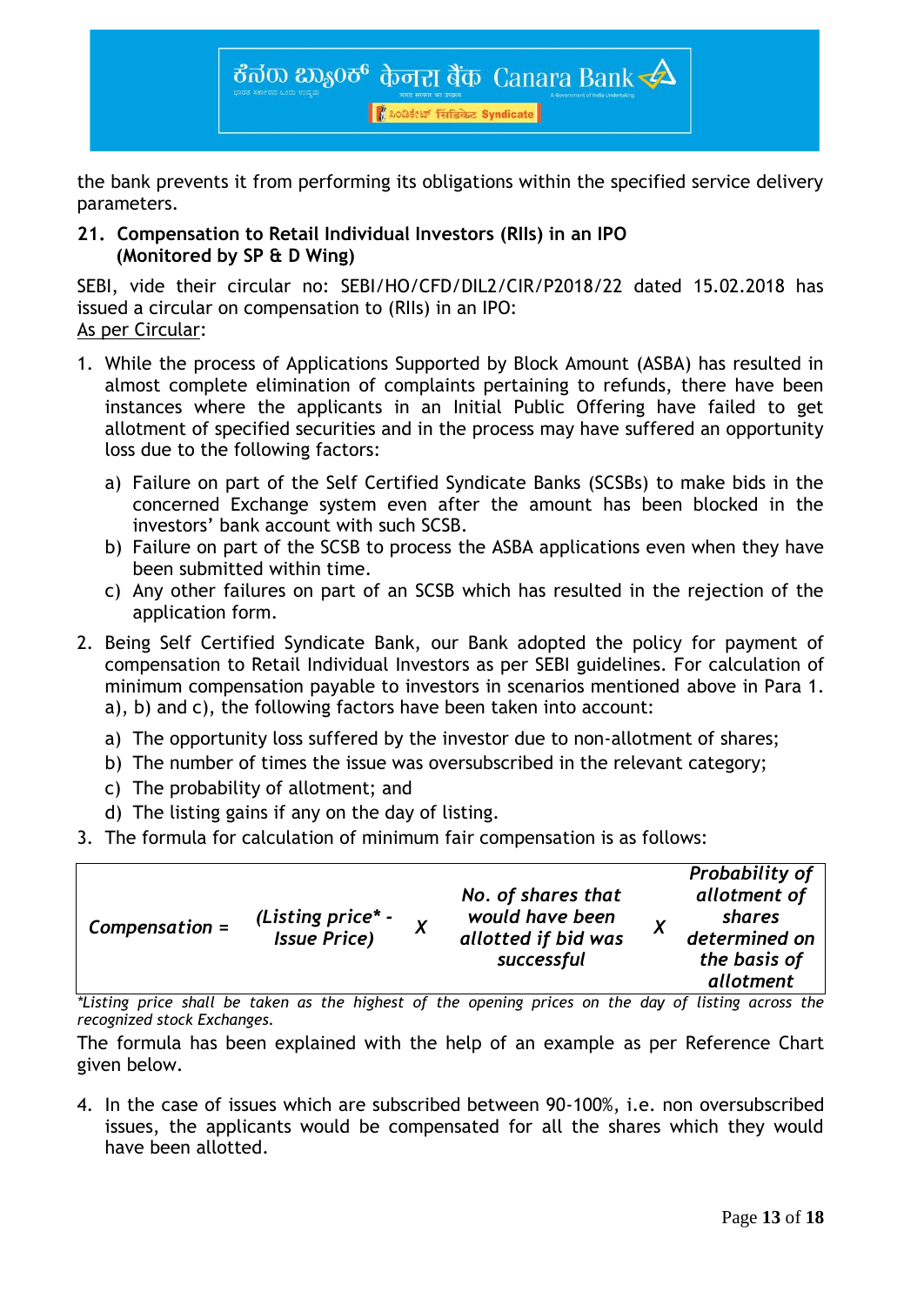

ಕೆನರು ಬ್ಯಾಂಕ್ केनरा बैंक Canara Bank $\prec \!\!\Delta$ 

<mark>।</mark> ਇੰಸಿಂಡಿಕೇಟ್ सिडिकेट Syndicate

- 6. RTAs shall share the basis of allotment file, if sought by Self Certified Syndicate Bank (SCSB), so that the SCSB shall have access to the allotment ratio for the purpose of arriving at the compensation.
- 7. Any applicant whose application has not been considered for allotment, due to failure on the part of the Bank, shall have the option to seek redressal of the same within three months of the listing date. On receipt of such application/s, Bank would be required to resolve the same within 15 days, failing which interest at the rate of 15% per annum for any delay beyond the said period of 15 days to be paid to the complainant.
- 8. The payment of compensation is to be accounted as revenue expenditure in the Books of the Bank. The instances of payment of compensation may not be regular and a few. The penalty if awarded will be on the Bank. Account payment of Compensation shall be paid by debiting the GL Head: Penalties/ Penal interest (Code: 420082015) – Centrally and in case of accountability being fixed, the amount recovered will be credited to the same GL head.
	- a. To take up with concerned MIPD & PP Section of Circle Office with full details for early resolution.
	- b. MIPD & PP Section to verify and investigate the complaint with the branch and submit a report to Corporate Merchant Banking Division, SP&D Wing HO duly recommending for payment of eligible compensation to the complainant.
	- c. Circle Office shall fix the accountability, in the event of loss suffered by a investor and compensated by the Bank due to failure on the part of staff. The same has to be dealt with staff angle.
	- d. Corporate Merchant Banking Division at SP&D Wing will place a note to the Wing Head for permitting the compensation claimed and it will be paid centrally from HO, Branch and concerned circle will be informed accordingly.
- 9. The Customer can raise complaints seeking compensation through E-Mail / CPGRS/ any other electronic Mode directly to Branches and/ or SCORES Platform of SEBI website.

**Reference chart for calculation of minimum compensation in case of non-allotment of specified securities to applicants (Retail Individual Investors) in an IPO** 

**Example - Security A**  Issue Price : 300 Listing Price: 325 Minimum Bid lot: 20 shares

| Total No. of<br><b>Applications</b><br>received from RII* | No. of Equity Shares applied<br>in all valid applications | <b>Shares Reserved</b><br>for RIIs | No. of times<br>Subscribed |
|-----------------------------------------------------------|-----------------------------------------------------------|------------------------------------|----------------------------|
| (A)                                                       | ΈB)                                                       |                                    | $(D)=B/C$                  |
| 2,00,000                                                  | 3,28,00,000                                               | 35,00,000                          | 9.37                       |

\**RII-Retail Individual investor*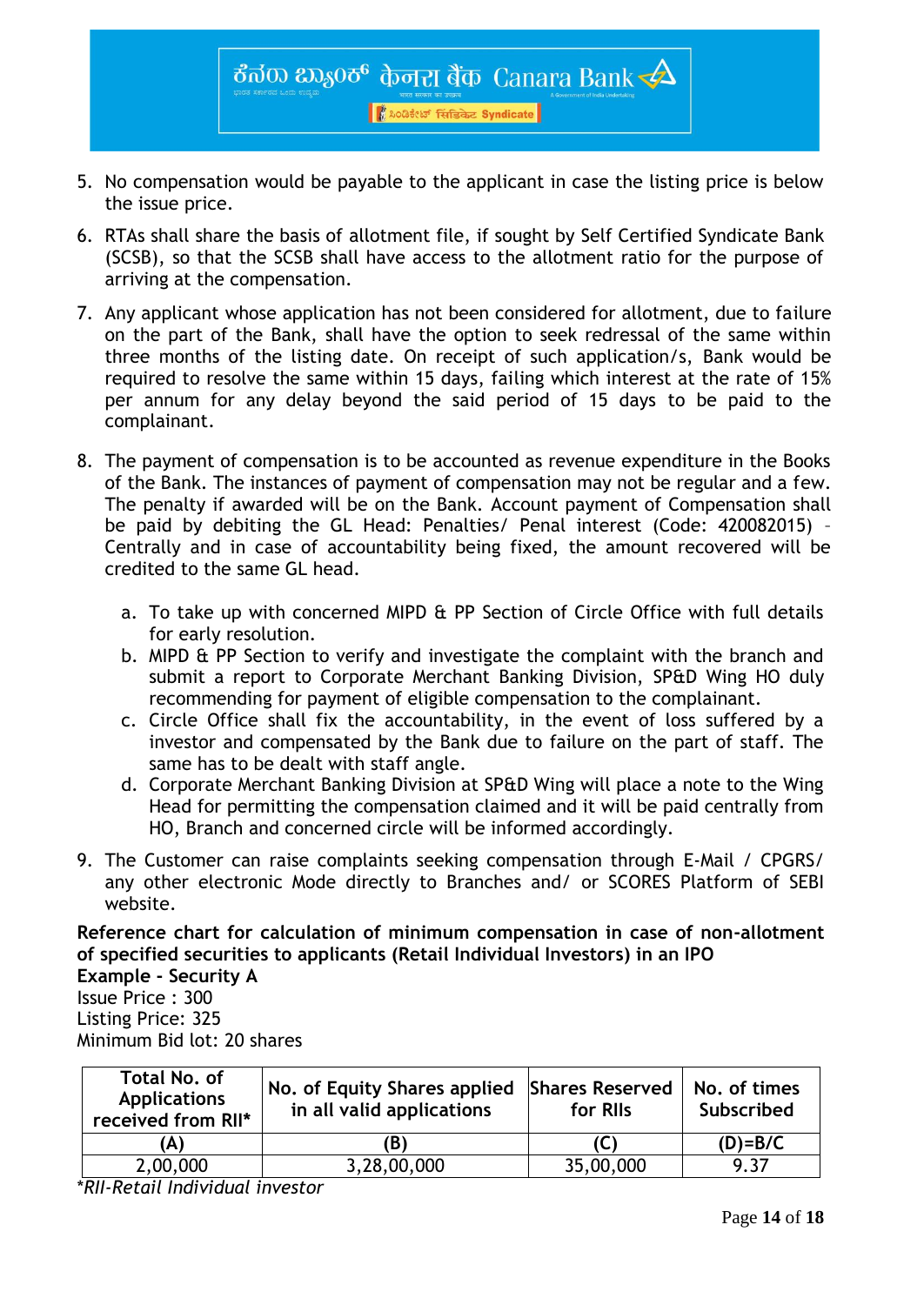<mark>।</mark> हैं **১**০৪ಕೇಟ್ सिडिकेट Syndicate

In this case maximum possible allottees is  $35,00,000/20 = 1,75,000$ 

The basis of allotment is determined by Lead Managers in consultation with the Stock Exchanges as under:

| No.<br>of<br>Lots       | No. of<br><b>Shares</b><br>at<br>each<br>lot | No. of<br>retail<br><b>Investors</b><br>applying<br>at each<br>lot | Total No.<br>of Shares<br>applied for<br>at each lot | No. of investors<br>who shall<br>receive<br>minimum bid-lot<br>(to be selected<br>on lottery) | Allotmen<br>t Ratio<br>Determi<br>ned | No. of shares<br>allotted per<br>allottee<br>(minimum<br>lot size) |
|-------------------------|----------------------------------------------|--------------------------------------------------------------------|------------------------------------------------------|-----------------------------------------------------------------------------------------------|---------------------------------------|--------------------------------------------------------------------|
| A                       | B                                            | C                                                                  | $D=(B*C)$                                            | Е                                                                                             | $F = E:C$                             | G                                                                  |
| 1                       | 20                                           | 10,000                                                             | 200,000                                              | 8750=(175000/20<br>0000)*10000                                                                | 7:8                                   | 20                                                                 |
| $\overline{2}$          | 40                                           | 10,000                                                             | 400,000                                              | 8,750                                                                                         | 7:8                                   | 20                                                                 |
| $\overline{3}$          | 60                                           | 10,000                                                             | 600,000                                              | 8,750                                                                                         | 7:8                                   | 20                                                                 |
| $\overline{\mathbf{4}}$ | 80                                           | 10,000                                                             | 800,000                                              | 8,750                                                                                         | 7:8                                   | 20                                                                 |
| 5                       | 100                                          | 20,000                                                             | 2,000,000                                            | 17,500                                                                                        | 7:8                                   | 20                                                                 |
| 6                       | 120                                          | 20,000                                                             | 2,400,000                                            | 17,500                                                                                        | 7:8                                   | 20                                                                 |
| 7                       | 140                                          | 15,000                                                             | 2,100,000                                            | 13,125                                                                                        | 7:8                                   | 20                                                                 |
| $\overline{8}$          | 160                                          | 20,000                                                             | 3,200,000                                            | 17,500                                                                                        | 7:8                                   | 20                                                                 |
| 9                       | 180                                          | 10,000                                                             | 1,800,000                                            | 8,750                                                                                         | 7:8                                   | 20                                                                 |
| 10                      | 200                                          | 15,000                                                             | $\overline{3,000,000}$                               | 13,125                                                                                        | 7:8                                   | 20                                                                 |
| 11                      | 220                                          | 10,000                                                             | 2,200,000                                            | 8,750                                                                                         | 7:8                                   | 20                                                                 |
| 12                      | 240                                          | 10,000                                                             | $\overline{2}$ ,400,000                              | 8,750                                                                                         | 7:8                                   | 20                                                                 |
| 13                      | 260                                          | 10,000                                                             | 2,600,000                                            | 8,750                                                                                         | 7:8                                   | 20                                                                 |
| 14                      | 280                                          | 5,000                                                              | 1,400,000                                            | 4,375                                                                                         | 7:8                                   | 20                                                                 |
| 15                      | 300                                          | 15,000                                                             | 4,500,000                                            | 13,125                                                                                        | 7:8                                   | 20                                                                 |
| 16                      | 320                                          | 10,000                                                             | 3,200,000                                            | 8,750                                                                                         | 7:8                                   | 20                                                                 |
|                         | <b>Total</b>                                 | 200,000                                                            | 32,800,000                                           | 175,000                                                                                       |                                       |                                                                    |

In this case if the number of shares applied by an applicant whose bid was unsuccessful due to failure/ error on part of SCSB is 20 shares or multiples thereof, then the minimum compensation is calculated as under:

*Compensation = (Rs.325-Rs.300)\*20\*(7/8) = Rs.437.50*

## **22. Timeline for payment of compensation**

The amount of compensation for deficiencies in various categories of Banking Services as mentioned in this Policy should be paid to the customers within 15 (fifteen) days after the deficiency is acknowledged.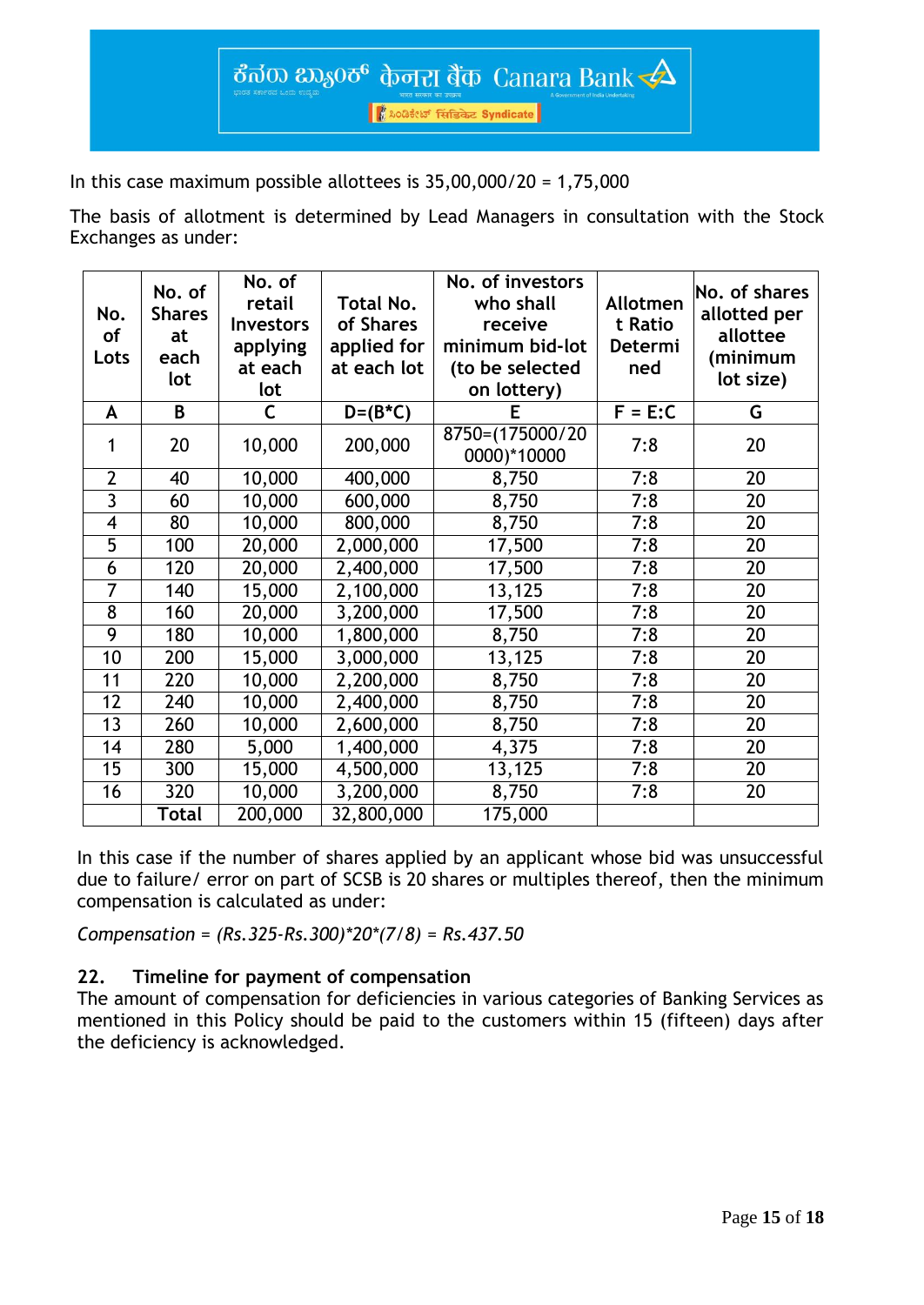<mark>।</mark> हैं 2003 रियोजिकट Syndicate

## **23. Failed Transactions (Monitored by Recon Wing)**

## **Harmonisation of Turn Around Time (TAT) and customer compensation for failed transactions using authorised Payment Systems**

| SI.                     |                                                                                                                                                                                                                                                                                               | Framework for auto-reversal and compensation                                                                             |                                                                                                                                                                                                                                                                                                                                     |  |  |  |
|-------------------------|-----------------------------------------------------------------------------------------------------------------------------------------------------------------------------------------------------------------------------------------------------------------------------------------------|--------------------------------------------------------------------------------------------------------------------------|-------------------------------------------------------------------------------------------------------------------------------------------------------------------------------------------------------------------------------------------------------------------------------------------------------------------------------------|--|--|--|
| no.                     | Description of the incident                                                                                                                                                                                                                                                                   | Timeline for auto-<br>reversal                                                                                           | Compensation<br>payable                                                                                                                                                                                                                                                                                                             |  |  |  |
| $\mathbf{I}$            | $\mathbf{I}$                                                                                                                                                                                                                                                                                  | Ш                                                                                                                        | IV                                                                                                                                                                                                                                                                                                                                  |  |  |  |
| 1                       | <b>Automated Teller Machines (ATMs) including Micro-ATMs</b>                                                                                                                                                                                                                                  |                                                                                                                          |                                                                                                                                                                                                                                                                                                                                     |  |  |  |
| a                       | Customer's account<br>debited but cash not<br>dispensed.                                                                                                                                                                                                                                      | Pro-active reversal (R) of<br>failed transaction within a<br>maximum of $T + 5$ days.                                    | ₹ 100/- per day of<br>delay beyond $T + 5$<br>days, to the credit<br>of the control of the control of the control of the control of the control of the control of the control of th<br>Separate control of the control of the control of the control of the control of the control of the control of t<br>the<br>account<br>holder. |  |  |  |
| $\overline{2}$          | <b>Card Transaction</b>                                                                                                                                                                                                                                                                       |                                                                                                                          |                                                                                                                                                                                                                                                                                                                                     |  |  |  |
| a                       | Card to card transfer<br>Card account debited<br>but the beneficiary card<br>account not credited.                                                                                                                                                                                            | Transaction to be reversed<br>(R) latest within $T + 1$ day,<br>if credit is not effected to<br>the beneficiary account. | ₹ 100/- per day of<br>delay beyond $T + 1$<br>day.                                                                                                                                                                                                                                                                                  |  |  |  |
| b<br>C                  | Point of Sale (PoS) (Card<br>Present) including Cash at<br>PoS<br>debited<br>Account<br><b>but</b><br>confirmation not received<br>at merchant location i.e.,<br>charge-slip not generated.<br>Card Not Present (CNP)<br>(e- commerce)<br>Account debited but<br>confirmation not received at | Auto-reversal within T<br>$+5$ days.                                                                                     | ₹ 100/- per day of<br>delay beyond $T + 5$<br>days.                                                                                                                                                                                                                                                                                 |  |  |  |
| $\mathbf{3}$            | merchant's system.<br><b>Immediate Payment System (IMPS)</b>                                                                                                                                                                                                                                  |                                                                                                                          |                                                                                                                                                                                                                                                                                                                                     |  |  |  |
|                         |                                                                                                                                                                                                                                                                                               | unable<br>credit<br>to<br>lf.<br>to                                                                                      |                                                                                                                                                                                                                                                                                                                                     |  |  |  |
| a                       | debited<br>but<br>Account<br>the<br>beneficiary<br>account is<br>not<br>credited.                                                                                                                                                                                                             | beneficiary account, auto<br>reversal<br>by<br>(R)<br>the<br>Beneficiary bank latest on<br>$T + 1$ day.                  | ₹100/-<br>per<br>day if<br>delay is beyond $T + 1$<br>day.                                                                                                                                                                                                                                                                          |  |  |  |
| $\overline{\mathbf{4}}$ | <b>Unified Payments Interface (UPI)</b>                                                                                                                                                                                                                                                       |                                                                                                                          |                                                                                                                                                                                                                                                                                                                                     |  |  |  |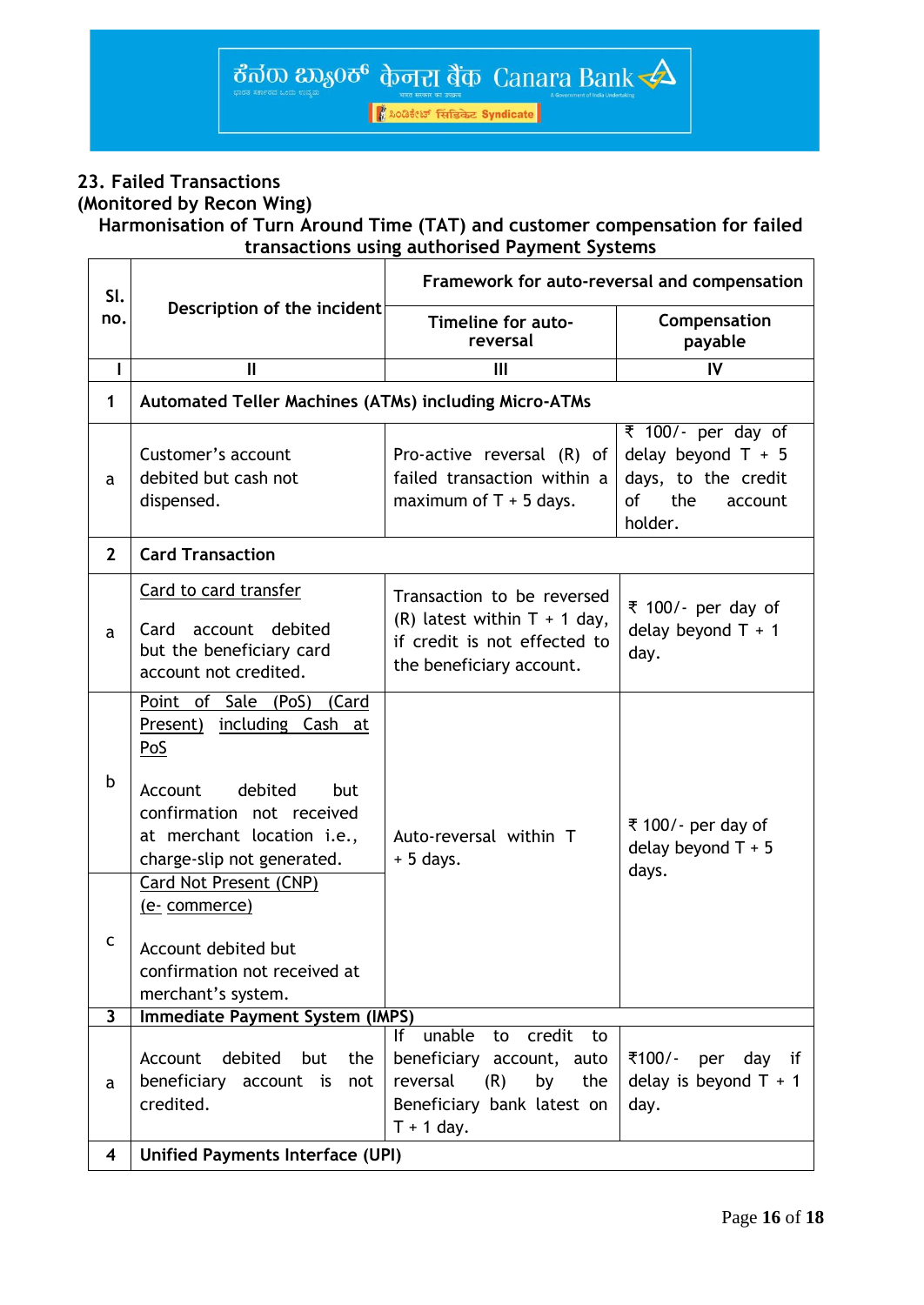<mark>।</mark> *L*oaset सिडिकेट Syndicate

| a | debited but the<br>Account<br>beneficiary account is not<br>credited (transfer of funds).                                     | unable to credit the<br>lf<br>beneficiary account, auto<br>(R)<br>reversal<br>the<br>by<br>Beneficiary bank latest on<br>$T + 1$ day. | ₹100/-<br>if<br>per<br>dav<br>delay is beyond $T + 1$<br>day.  |
|---|-------------------------------------------------------------------------------------------------------------------------------|---------------------------------------------------------------------------------------------------------------------------------------|----------------------------------------------------------------|
| b | debited<br>Account<br>but<br>transaction confirmation<br>not received at merchant<br>(payment<br>location<br>to<br>merchant). | Auto-reversal within T<br>$+5$ days.                                                                                                  | ₹100/-<br>if<br>per<br>dav<br>delay is beyond $T + 5$<br>days. |

#### **24. Digital Payment Security Controls**

Going by the pre-eminent role being played by digital payment systems in India, RBI gives highest importance to the security controls around it. Now it is proposed to issue Reserve Bank of India (Digital Payment Security Controls) Directions 2020, for regulated entities to set up a robust governance structure for such systems and implement common minimum standards of security controls for channels like internet, mobile banking, card payments, among others. While the guidelines will be technology and platform agnostic, it will create an enhanced and enabling environment for customers to use digital payment products in more safe and secure manner.

**25. Loss of Contents of the Locker -** Liability of Bank arising from natural calamities like earth quake, flood, thunderstorm, lightning etc. Or due to sole negligence of customer. **(Monitored by GA Wing)**

The Bank shall not be liable for any damage and /or loss of contents of locker arising from natural calamities or Acts of God like earthquake, floods, lightning and thunderstorm or any act that is attributable to the sole fault or negligence of the customer. Bank shall, however, exercise appropriate care to their locker systems to protect their premises from such catastrophes.

**26. Loss of Contents of the Locker -** Liability of Bank arising from fire/ theft/ burglary/ dacocity/ robbery/ building collapse or in case of fraud committed by the employee of the bank in respect of loss of contents of the locker **(Monitored by GA Wing)**

It is the responsibility of Banks to take all steps for the safety and security of the premises in which the safe deposit vaults are housed. It has the responsibility to ensure that incidents like fire, theft/ burglary/ robbery, dacoity, building collapse do not occur in the bank's premises due to its own shortcomings, negligence and by any act of omission/commission. As banks cannot claim that they bear no liability towards their customers for loss of contents of the locker, in instances where loss of contents of locker are due to incidents mentioned above or attributable to fraud committed by its employee(s), the banks' liability shall be for an amount equivalent to one hundred times the prevailing annual rent of the safe deposit locker.